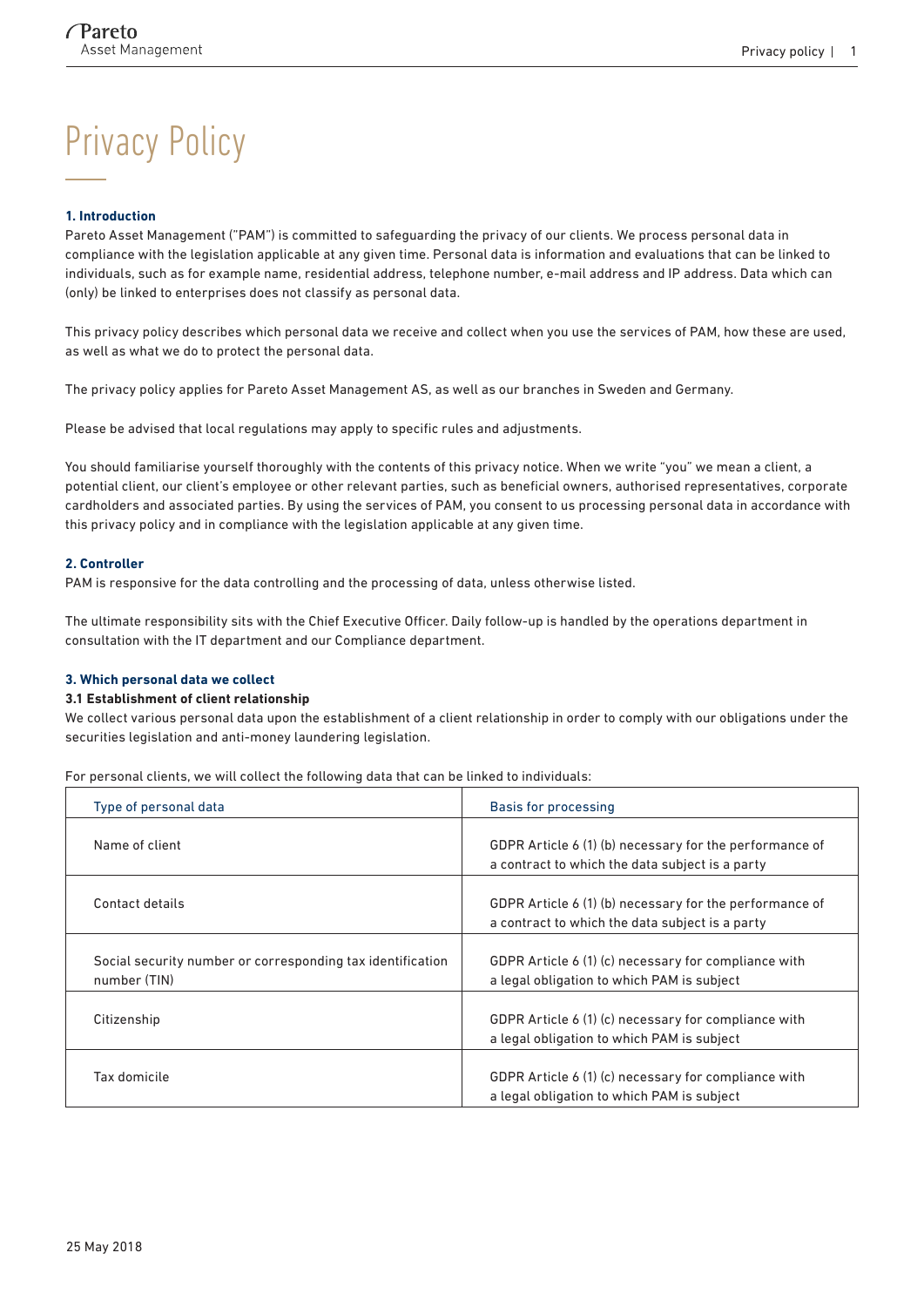| Type of personal data                               | Basis for processing                                                                                        |  |
|-----------------------------------------------------|-------------------------------------------------------------------------------------------------------------|--|
| Bank account and, if applicable, securities account | GDPR Article 6 (1) (b) necessary for the performance of<br>a contract to which the data subject is a party. |  |
| Political exposure details                          | GDPR Article 6 (1) (c) necessary for compliance with<br>a legal obligation to which PAM is subject          |  |
| Investment objective                                | GDPR Article 6 (1) (c) necessary for compliance with<br>a legal obligation to which PAM is subject          |  |
| Wealth and income details                           | GDPR Article 6 (1) (c) necessary for compliance with<br>a legal obligation to which PAM is subject          |  |
| Securities trading knowledge and experience details | GDPR Article 6 (1) (c) necessary for compliance with<br>a legal obligation to which PAM is subject          |  |

For corporate clients, we collect the following data that can be linked to individuals:

| Type of personal data                                                                                                                                         | Basis for processing                                                                               |  |
|---------------------------------------------------------------------------------------------------------------------------------------------------------------|----------------------------------------------------------------------------------------------------|--|
| Name and contact details of individuals authorised to                                                                                                         | GDPR Article 6 (1) (b) necessary for the performance of                                            |  |
| trade on behalf of the client                                                                                                                                 | a contract to which the data subject is a party                                                    |  |
| Social security number or corresponding tax identification<br>number (TIN) of individuals authorised to trade on behalf<br>of the client and benefical owners | GDPR Article 6 (1) (c) necessary for compliance with<br>a legal obligation to which PAM is subject |  |
| Information on political exposure on individuals authorised                                                                                                   | GDPR Article 6 (1) (c) necessary for compliance with                                               |  |
| to trade on behalf of the client and beneficial owners                                                                                                        | a legal obligation to which PAM is subject                                                         |  |
| Real rights holders: Name, contact details, citizenship                                                                                                       | GDPR Article 6 (1) (c) necessary for compliance with                                               |  |
| and tax domicile                                                                                                                                              | a legal obligation to which PAM is subject                                                         |  |
| Securities trading knowledge and experience details on<br>individuals authorised to trade on behalf of the client<br>and beneficial owners                    | GDPR Article 6 (1) (c) necessary for compliance with<br>a legal obligation to which PAM is subject |  |

The data we collect in connection with the establishment of a client relationship will be entered in PAM's central client register.

If you do not wish to provide us with information that is necessary for compliance with a legal obligation to which PAM is subject, the implication is that we are unable to complete an agreement with, or provide services to, you.

#### **3.2 Storage of client communication and documentation of trades**

The securities legislation requires PAM to store client dialogue on tampering-proof means of storage in order to retrospectively document how the parties have communicated with each other. We therefore record and keep all incoming and outgoing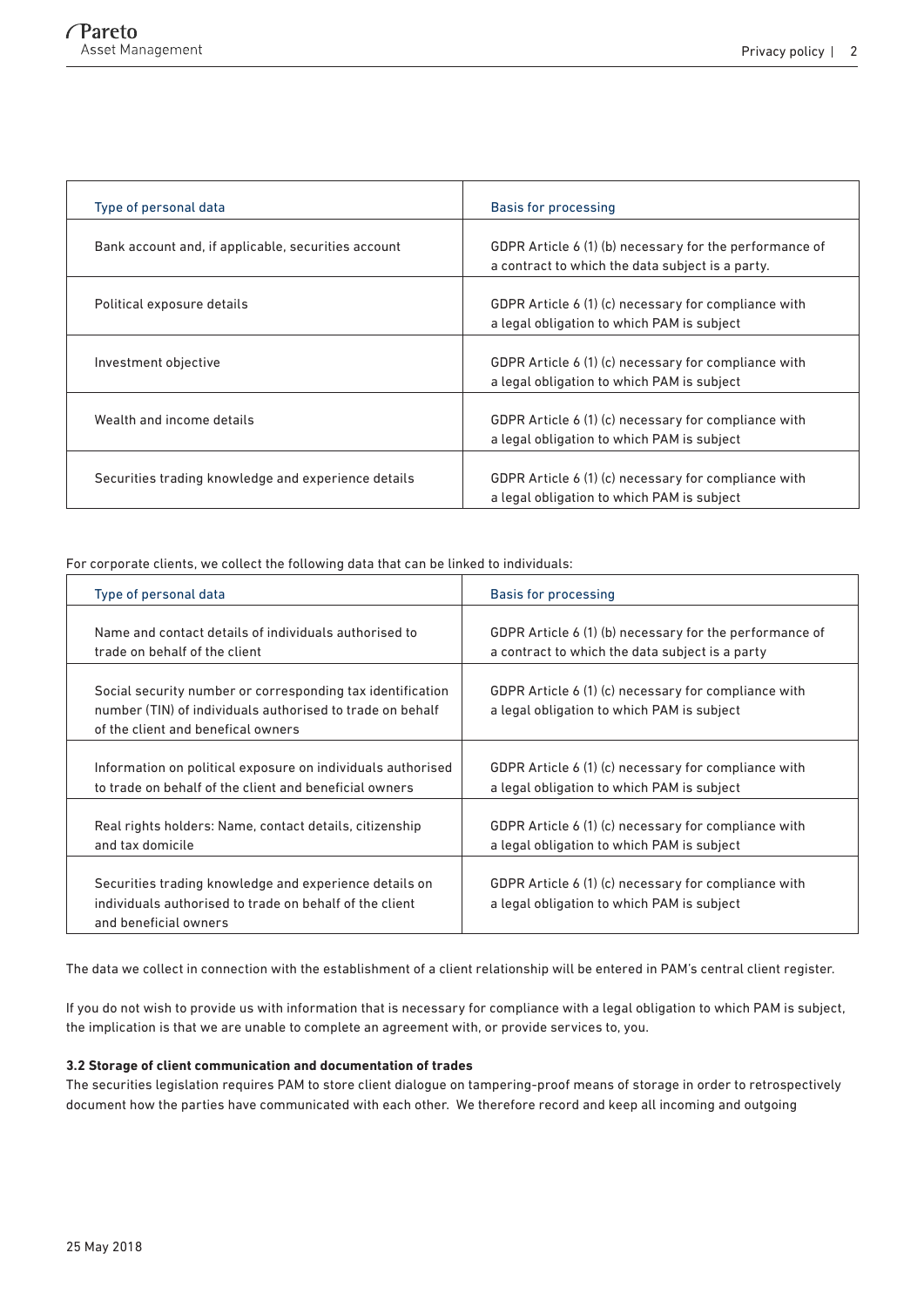telephone calls made on a fixed line or mobile telephone by those of our employees engaged in client dialogue. We also keep e-mails, SMSs and chats.

We are, furthermore, required to keep documentation in respect of submitted orders and executed trades. This will document the behavioural patterns of individuals.

#### **3.3 Video recording by closed-circuit television surveillance**

We make video recordings by closed-circuit television surveillance on our premises in order to prevent and detect any criminal activity. Such recordings are deleted on an ongoing basis after 90 days. On-site signs clearly indicate where recordings are made and who is responsible for such recordings.

## **3.4 Use of log-in client pages**

When using our log-in client pages, we process the following data in addition to data on submitted orders and executed trades:

- User name and password
- When you last logged in
- On an anonymised basis: what technology is used (browser, operating system, network operator, entity), which pages are visited, demography (age, gender), geography (city, country, language), as well as the IP address used.

## **4. What information we store in other relations**

## **4.1 Prosepctive clients**

For prospective clients we collect the following data that can be related to private individuals.

| Type of personal data                                                                  | Basis for processing              |
|----------------------------------------------------------------------------------------|-----------------------------------|
| Name and contact details of individuals authorised to<br>trade on behalf of the client | GDPR article 6 (1) (a) – consent. |
| Contact information for the above                                                      | GDPR article 6 (1) (a) – consent. |
| E-mail correspondence and phone calls                                                  | GDPR article 6 (1) (a) – consent. |

#### **4.2 Suppliers and business partners**

For suppliers and partners, we collect the following information that can be attached to individuals:

| Type of personal data                                                                  | Basis for processing                                                                                        |  |
|----------------------------------------------------------------------------------------|-------------------------------------------------------------------------------------------------------------|--|
| Name and contact details of individuals authorised to<br>trade on behalf of the client | GDPR Article 6 (1) (b) necessary for the performance of<br>a contract to which the data subject is a party. |  |
| E-mail correspondence and phone calls                                                  | GDPR Article 6 (1) (c) necessary for compliance with<br>a legal obligation to which PAM is subject.         |  |

## **5. How we use the data**

#### **5.1 The purposes of, and basis for, personal data processing**

The principal purposes of personal data processing are client administration, invoicing and compliance with the obligations assumed by PAM for the execution of assignments for, and performance of agreements with, clients. The basis for personal data processing is statutory obligations, as well as such processing being necessary for the performance of an agreement with, or the provision of a service to, clients. We will otherwise process personal data to the extent it is required or permitted under applicable legislation, or to the extent the client has consented to such processing.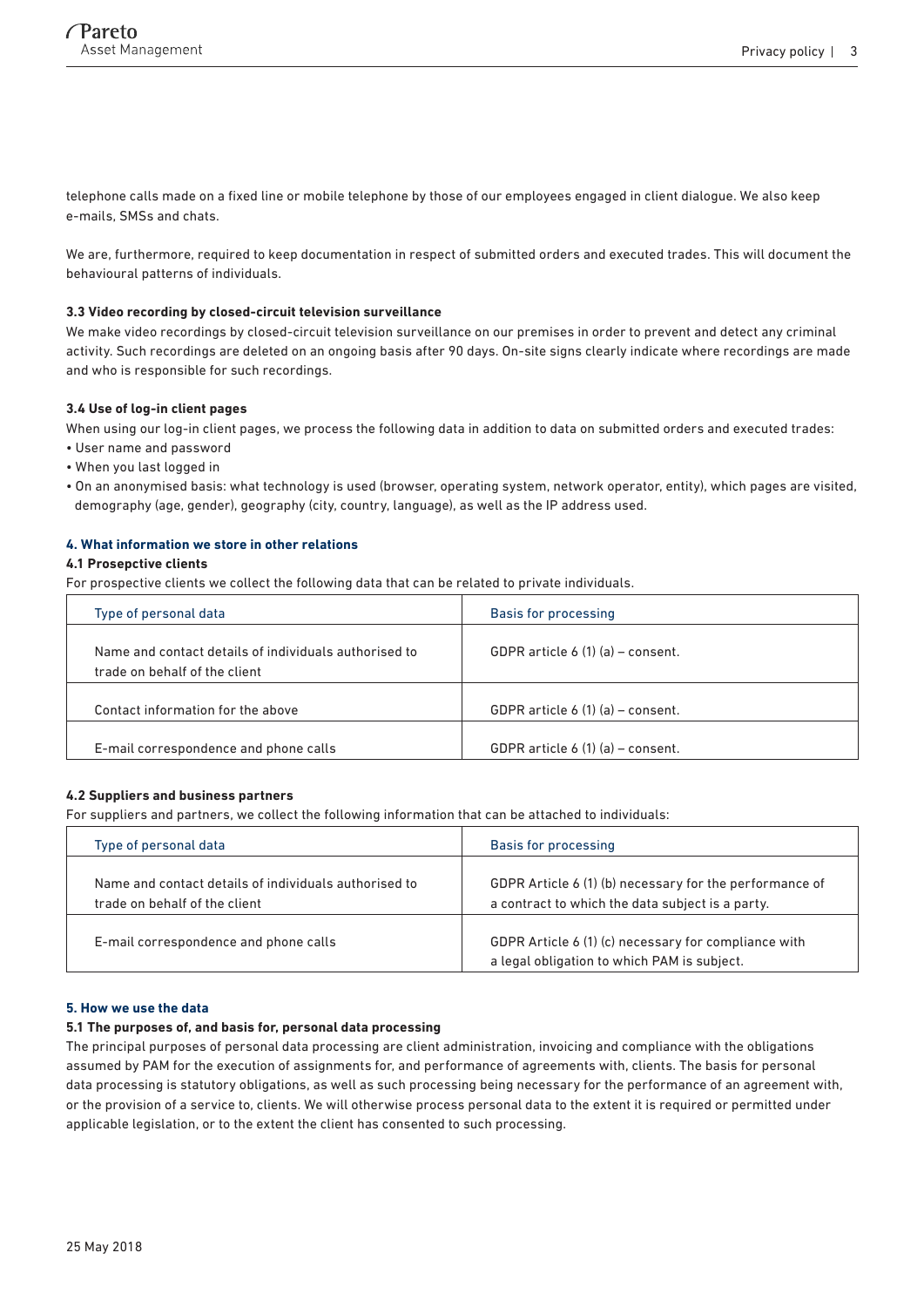Apart from this, personal data are processed for, inter alia, the following purposes:

- Control actions and documentation (Section 4.2)
- Disputes (Section 4.3)
- Requests from authorities (Section 4.4)
- TRS reporting and stock exchange reporting (Section 4.5)
- Client follow-up, advice, marketing and product analysis (Sections 4.6 and 4.7)
- Client service development (Section 4.8)

## **5.2 Documentation and control actions**

The securities legislation and anti-money laundering legislation require PAM to process and keep information concerning our clients and trades, cf. Section 3. In addition, the authorities require investment firms to carry out comprehensive checks to ensure that their own business operations are conducted in compliance with applicable statutory requirements. This requirement means that we need to review stored dialogues with our clients, whether by e-mail, telephone, chat, etc.

We will be able to identify relevant telephone communications by searches for incoming or outgoing telephone numbers, time of call and/or which employees participated in the call. We will be able to identify communications conducted via other communication channels on the basis of client identity, time of dialogue and which employees participated in the dialogue.

We are required to report any suspicious transactions to the authorities and will in such situations hand over related client details and client dialogues.

#### **5.3 Disputes**

In the event of disputes between us and clients, it will be necessary for us to review stored client dialogue in order to determine the course of events.

The client dialogue may be invoked as evidence in connection with proceedings before administrative appeal bodies or the courts of law.

#### **5.4 Requests from the authorities**

PAM receives requests from financial regulatory authorities, tax authorities and the police/public prosecutors ordering us to disclose, pursuant to statute, client relationship documentation. PAM will in such contexts be required to disclose stored personal data in the form of client details and client dialogue.

#### **5.5 Advice, sales and client follow-up**

The data that the securities legislation requires PAM to collect and keep in relation to clients are used as a basis for providing clients with advice that is tailored to their level of expertise, as well as their risk appetite and investment objectives. Such data are also used to ensure that clients do not trade in securities of which they have insufficient knowledge. PAM also uses personal data for client follow-up.

#### **5.6 Marketing, product and client analysis**

PAM uses personal data to provide you with information on services and products that may be of interest to you. Personal data is processed in the context of marketing, product- and client analysis. This processing forms the basis for marketing, processbusiness- and system development. This is to improve our product range and optimize our client offerings, which may also involve profiling. We have a legitimate interest to send our clients information on similar services and products from the Pareto Securities Group that may be of interest to them, to use profiling for example when conducting client analysis for marketing purposes or monitoring transactions in order to detect frauds.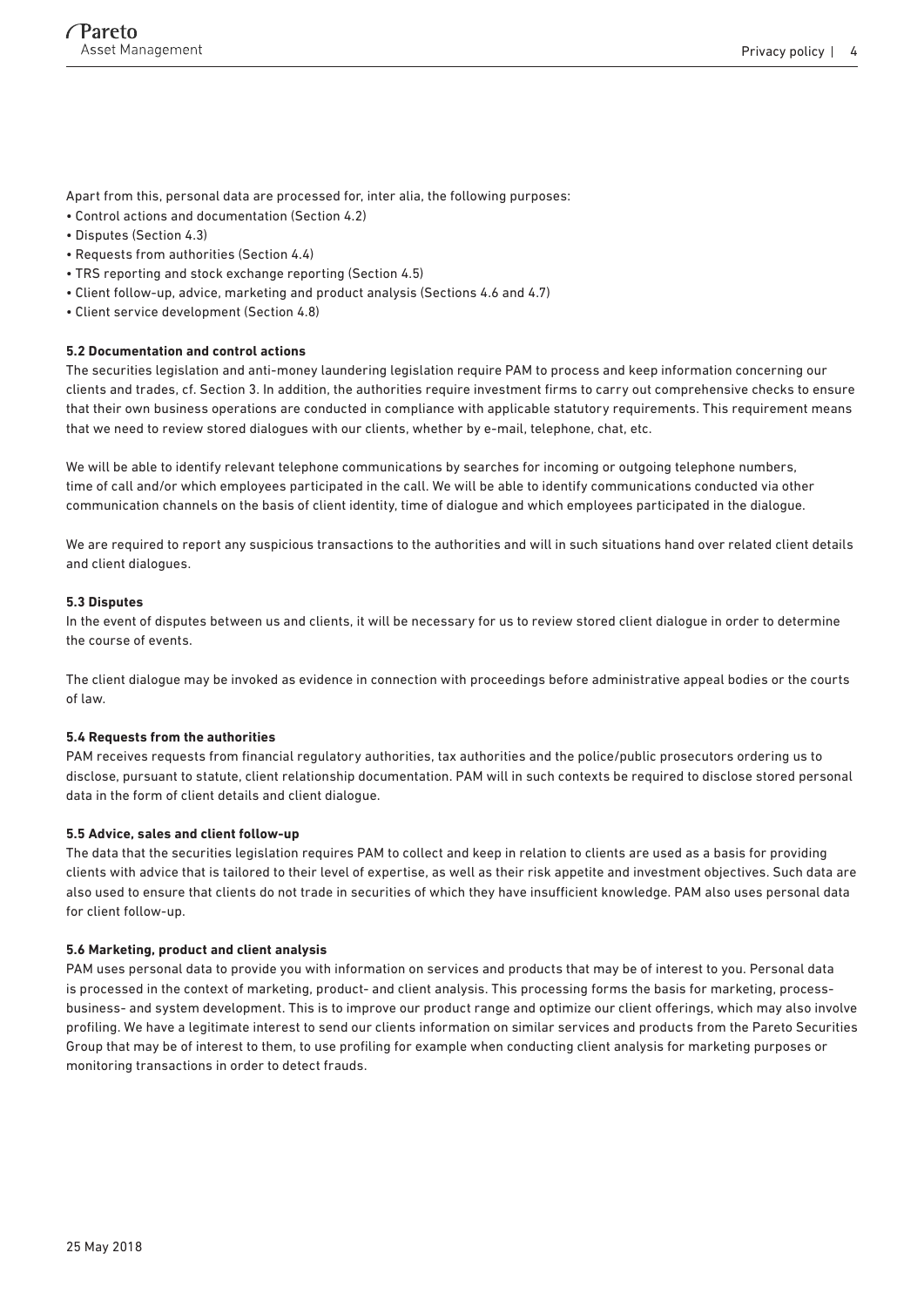You may during the establishment of the client relationship or subsequent there to have consented to receiving electronic communications from us. PAM will in such case send you communications based on the consent you gave at the time.

Besides, PAM uses telephone, e-mail, SMS and other digital channels of communication in its client marketing. Such marketing takes place in compliance with the legislation applicable at any given time. If you do not wish to receive such communications, you may decline such communications at any given time.

#### Newsletters

We collect the following data when you subscribe for our newsletters or analyses:

- Whether you have opened/read the e-mails
- Which links you have accessed in the e-mails

## **5.7 Client service development**

We store data on the use of our client services in order to improve the client experience and enhance our services based on knowledge about statistics and trends in the use of said services. Such storage also facilitates fault detection.

#### **5.8 Cookies**

When you visit one of PAM's webpages, we register various types of information about you in a cookie. A cookie is a small file stored locally on your device. It is not harmful and cannot contain any virus or computer programs. What it does is to identify the user by means of a client ID in order to enable us to provide you with user-tailored content.

## **6. How the data are safeguarded**

## **6.1 Procedures**

All personal data are processed in compliance with the General Data Protection Regulation (GDPR) (EU) 2016/679 and in accordance with strict procedures in order to ensure that confidentiality, availability and integrity requirements are met.

All employees are informed of applicable procedures and sign a comprehensive confidentiality undertaking. PAM checks adherence to the procedures on a regular basis. Any procedural violations will have consequences for the employees involved.

#### **6.2 How long the data are kept**

Personal data will only be stored as long as PAM has a legitimate need for, and a lawful right to, keep these, but at least as long as necessary for compliance with the statutory storage obligations of PAM. Key storage obligations are:

| <b>Statute</b>                                         | Data                                                                                                                                                                                            | Minimum storage period                                                                                                                                |
|--------------------------------------------------------|-------------------------------------------------------------------------------------------------------------------------------------------------------------------------------------------------|-------------------------------------------------------------------------------------------------------------------------------------------------------|
| <b>Securities Trading Legislations</b><br>(e.g. MIFID) | Documentation and information<br>required to be kept under the<br>Securities Trading Legislations,<br>including client data and audio<br>recordings, implemented from<br>relevant EU directives | -Minimum of 5 years after<br>discontinuation of the client<br>relationship<br>-Audio recordings: minimum of 3<br>years from the time of the recording |
| Anti-Money Laundering Legislation                      | Documentation required to be kept<br>under the Anti-Money Laundering<br>Legislations, including data relating<br>to client checks, implemented from<br>EU directives                            | - Minimum of 5 years after<br>discontinuation of the client<br>relationship or completion of<br>the transaction                                       |
| <b>Bookkeeping Legislations</b>                        | Accounting materials required to<br>be kept                                                                                                                                                     | 5 years after the end of the financial<br>year                                                                                                        |